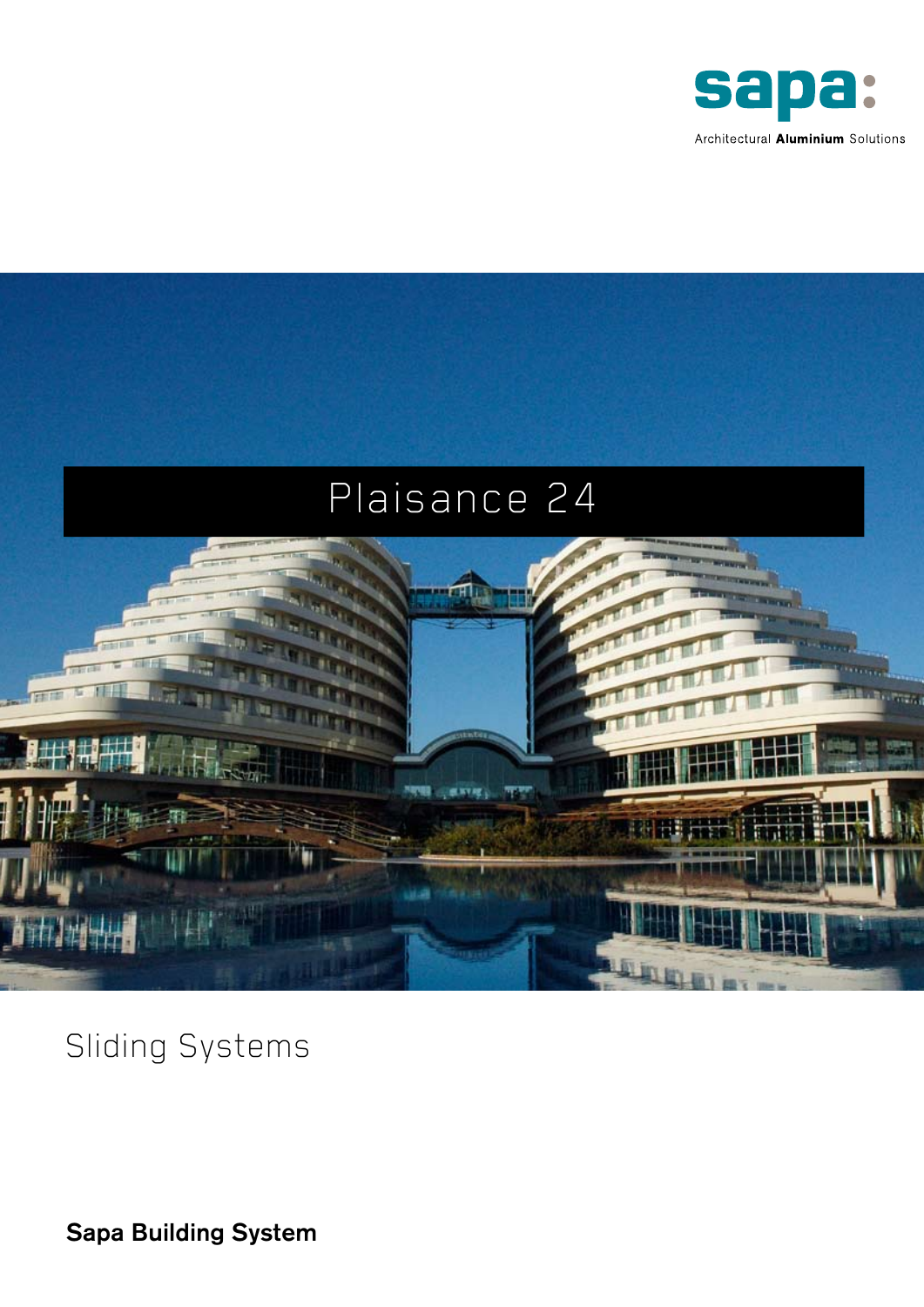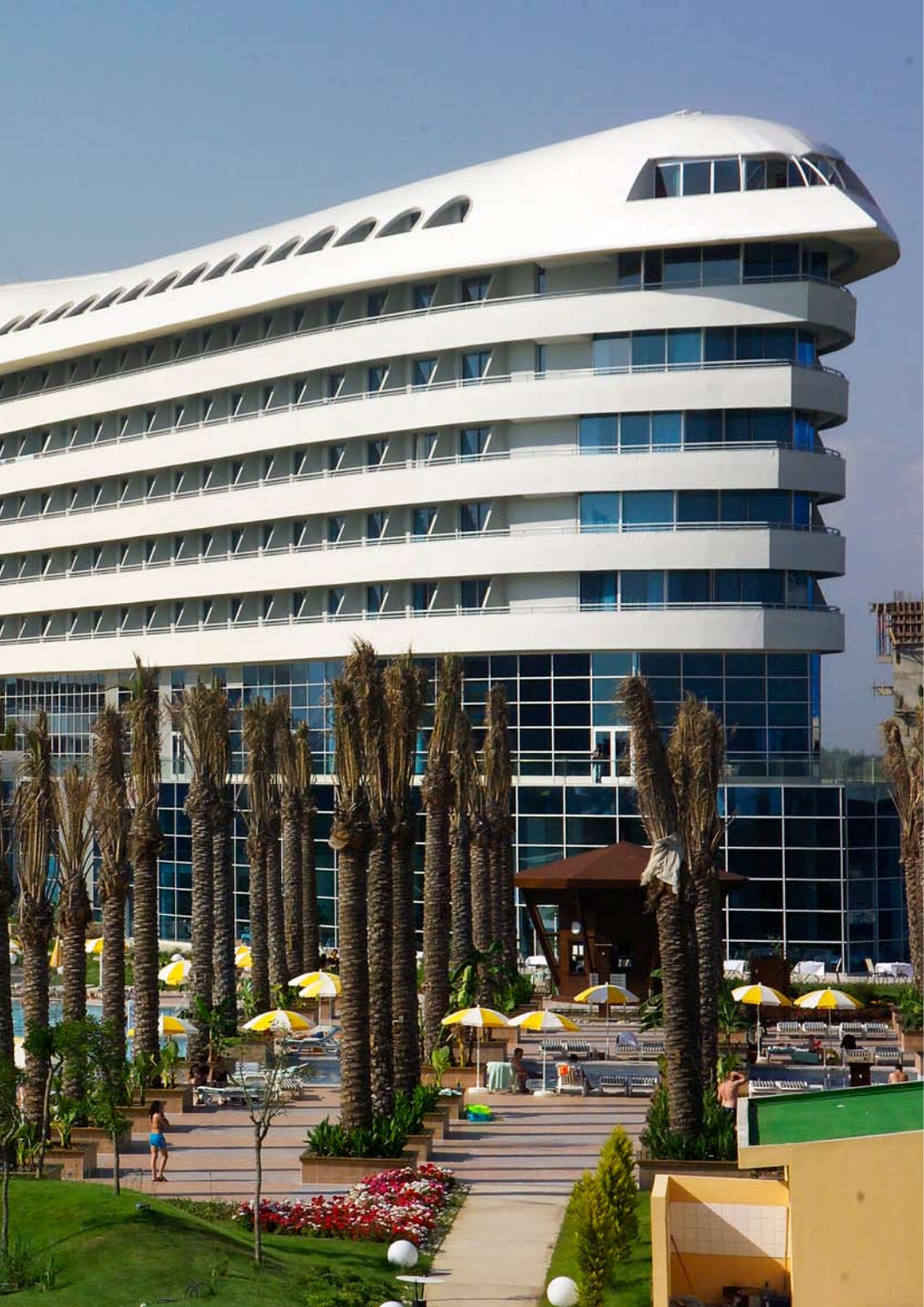Plaisance 24 is Sapa's noninsulated sliding system for windows and doors. Available as one-, two-, three- and fourrail solution. Among its features, there are its appealing design, end caps and extensive range of design handles. Making it the appropriate sliding system for your projects in any building style.



#### **System features**

- » Plaisance 24 includes a wide range of frame profiles to allow a variety of building connections and design requirements. Solutions for hidden drainage are available.
- » Reinforced profiles make it possible to construct sliding doors up to 2,5 m.
- » The rail is available in stainless steel or anodised aluminium.
- » Stainless steel bottom rollers can take up to 200 kg for each vent and still ensure smooth operation. A synthetic version is also available.
- » Glass of 6 up to 24 mm is pocket glazed.
- » Plaisance 24 is compatible with other Sapa Building System products such as turning systems, curtain walls, conservatories and fly screens.
- » A combination of multipoint locking and filling plugs with additional security features assures higher safety.

#### **Resistance**

- » Perfect drainage via punched drain holes, prepunched glazing gaskets and sealing plugs.
- » Fin seal brush gaskets prevent water infiltration.
- » Brush filling plugs, positioned centrally between each vent, keep the sliding system draught free.
- » Weather resistance: A3, E2, V2 (NF P 20 501/NF P 20 302)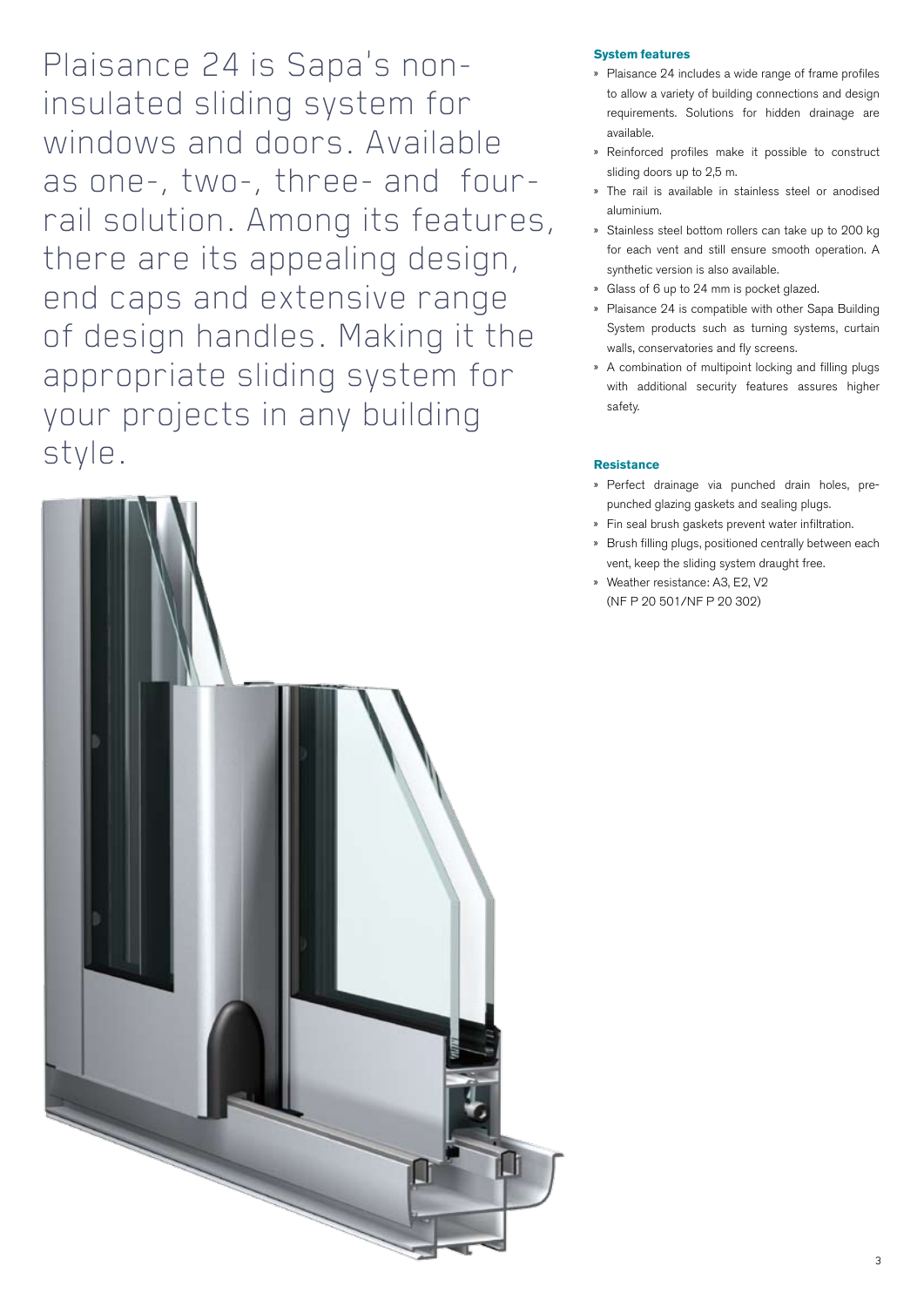#### **Environment**

- » All Sapa profiles are easily cleaned
- » Aluminium does not rust, rot or tear and the shape will not deform
- » Aluminium is a "green" product: it can be recycled infinitely without quality loss

#### **Design**

- » Plaisance 24 was particularly designed to offer a very appealing design in both frame and vent. The reinforced profiles have been developed in this philosophy as well.
- » The gutter detail allows the internal floor finish to be flush with the frame and avoids thresholds.
- » Handles, automatic or not, can be used at in- and/or outside, they can be built in or on the profile and are available with or without key.
- » All standard shades and ventilation systems can easily be integrated.
- » A comprehensive range of supplementary finishing profiles allows the fenestration to be perfectly integrated into the building.
- » The end caps and filling plugs finish off Plaisance 24.

## **Finishes**

- » Over 400 powder coated paint colours in matt, gloss or satin.
- » Unique wood effect, textured and textured metallic ranges are available.
- » Anodised finish is also an option.
- » Accessories can be supplied in corresponding colours to match the profiles.
- » The polyamide thermal break allows bi-colour finishes. As a result, the exterior building requirements do not infringe the interior design requests.
- » Our surface finishes meet the highest standards of Qualicoat or Qualanod.



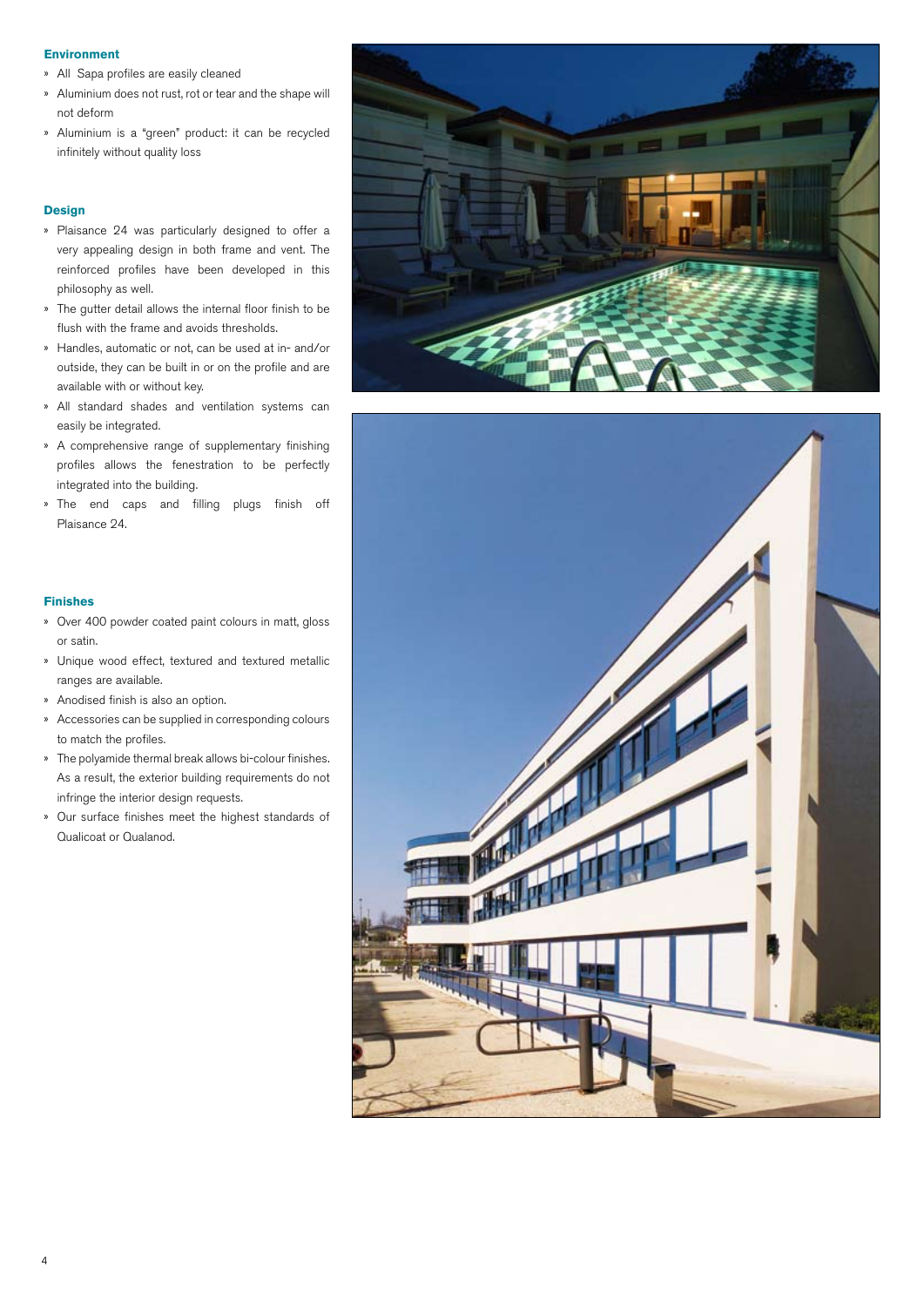



#### **Fabrication**

- » Frames are assembled using eccentric or press cleats. Vents are screwed together.
- » All profiles are prefabricated using specially designed punching tools. The drainage holes, vent cut outs and the holes punched for the eccentric cleats are therefore very precise, making the composition very accurate and easy to assemble.
- » Fabrication manuals and precise software enable the fabricator to proceed swiftly.
- » Sapa Building System offers its software SapaLogic, an open concept for automation, to fabricators who have a CNC machining center.

#### **Project support & service**

- » Sapa Building System's experienced Project Team will advise you on the best product solutions
- » We can help you with pricing, strength calculations, building connections, thermal simulations, etc..
- » Specific project solutions can be developed
- » Samples, catalogues, technical specifications and digital drawings are available

SapaLogic is a user-friendly calculation program for fast, efficient and complete calculation of windows, doors, structures, curtain walls and conservatories. SapaLogic is very much complete but modular still: the different versions can be adapted to your company's needs.

SapaThermic is detailed thermal simulation software for doors, windows, sliding systems and curtain walls. It can either be linked to SapaLogic or act as a standalone version.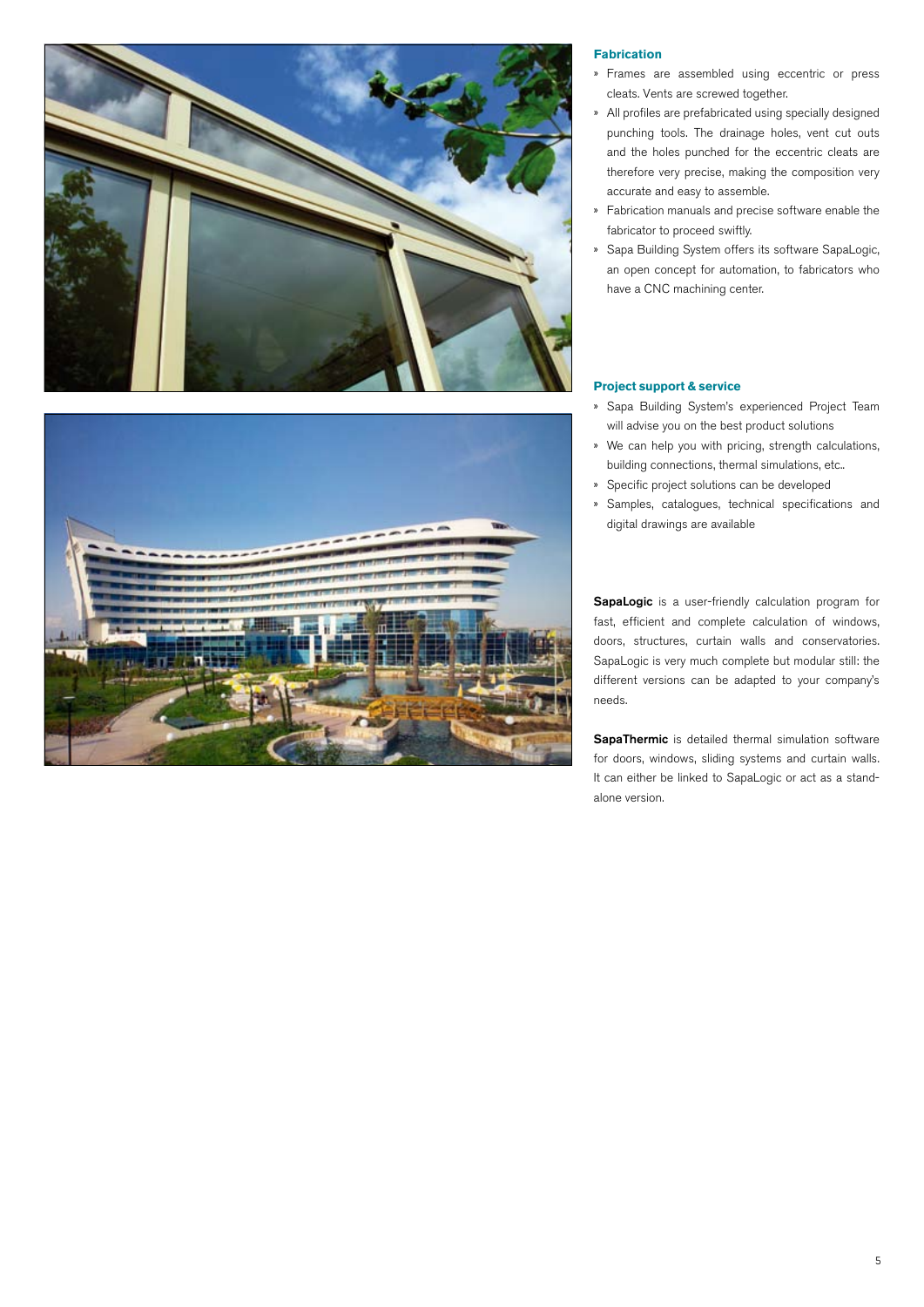### Applications



| <b>Dimensions</b>               |                |
|---------------------------------|----------------|
| Min. sightline horizontal       | 93,5 mm        |
| Min. sightline vertical         | 98 mm          |
| Min. sightline transom in vent  | 50,5 mm        |
|                                 |                |
| Min. Profile depth frame 1-rail | 50 mm          |
| Min. Profile depth frame 2-rail | $50/84$ mm     |
| Min. Profile depth frame 3-rail | 97 / 130 mm    |
| Min. Profile depth frame 4-rail | 143,5 / 177 mm |
| Min. Profile depth vent         | 36,5 mm        |
|                                 |                |

| Glazing          |               |
|------------------|---------------|
| Infill thickness | $6 - 24$ mm   |
| Glazing method   | pocket glazed |
| Gaskets          | EPDM          |

# Performances

| Air permeability               | ΑЗ                                         | 500 Pa                    | NF P 20 501 / NF P 20 302 |
|--------------------------------|--------------------------------------------|---------------------------|---------------------------|
| Water tightness                | E2                                         | 300 Pa                    | NF P 20 501 / NF P 20 302 |
| Wind resistance, security test | V2                                         | 1000 Pa, security 1700 Pa | NF P 20 501 / NF P 20 302 |
|                                |                                            |                           |                           |
| Acoustic insulation            | $R_w(C;C_{1r}) = 33(-1;-2)$ dB (FA9/6/FA9) |                           | EN ISO 717 / EN ISO 140   |

*This information is only an indication. For more information, please consult your local Sapa Building System branch.*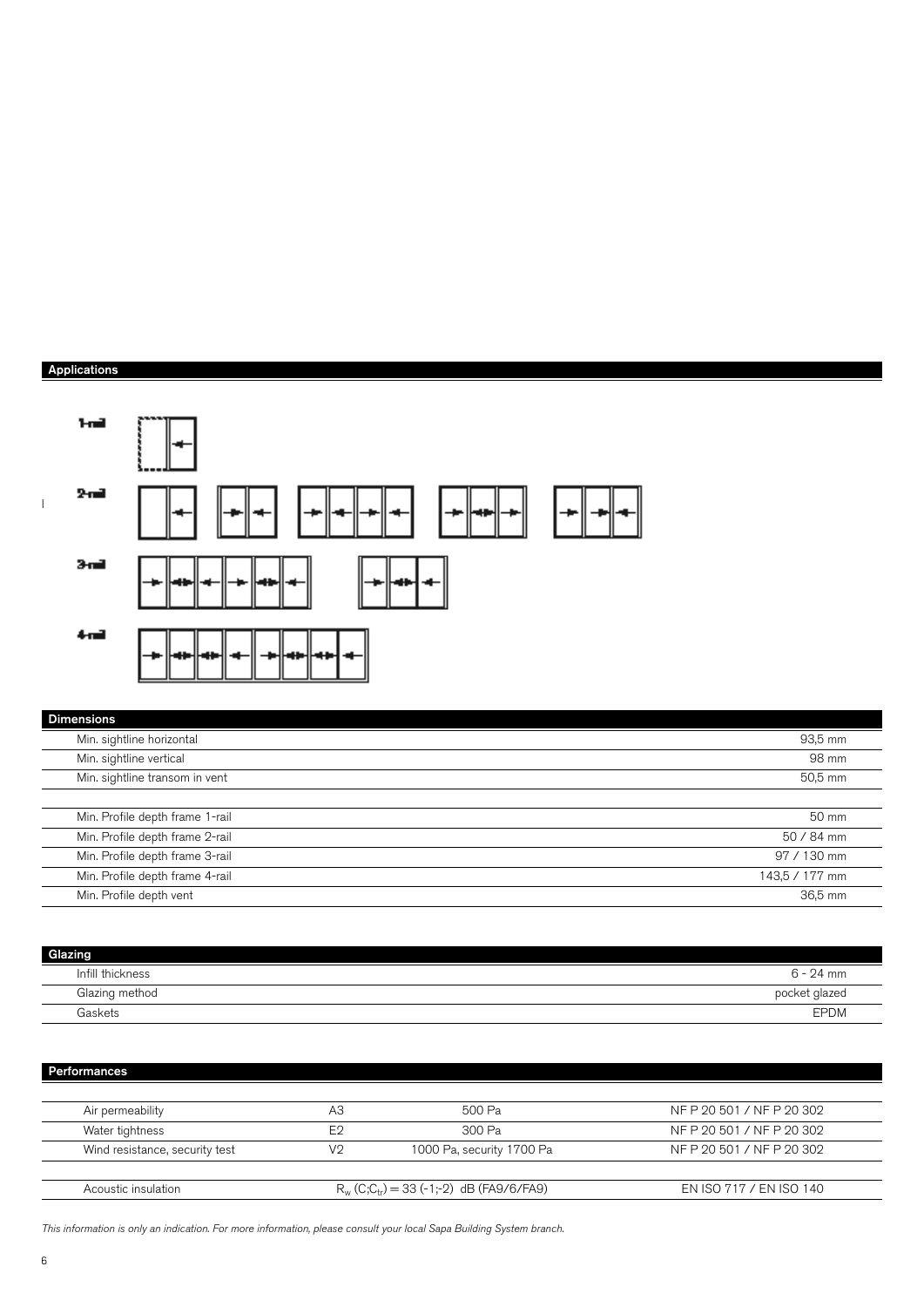## Technical drawings